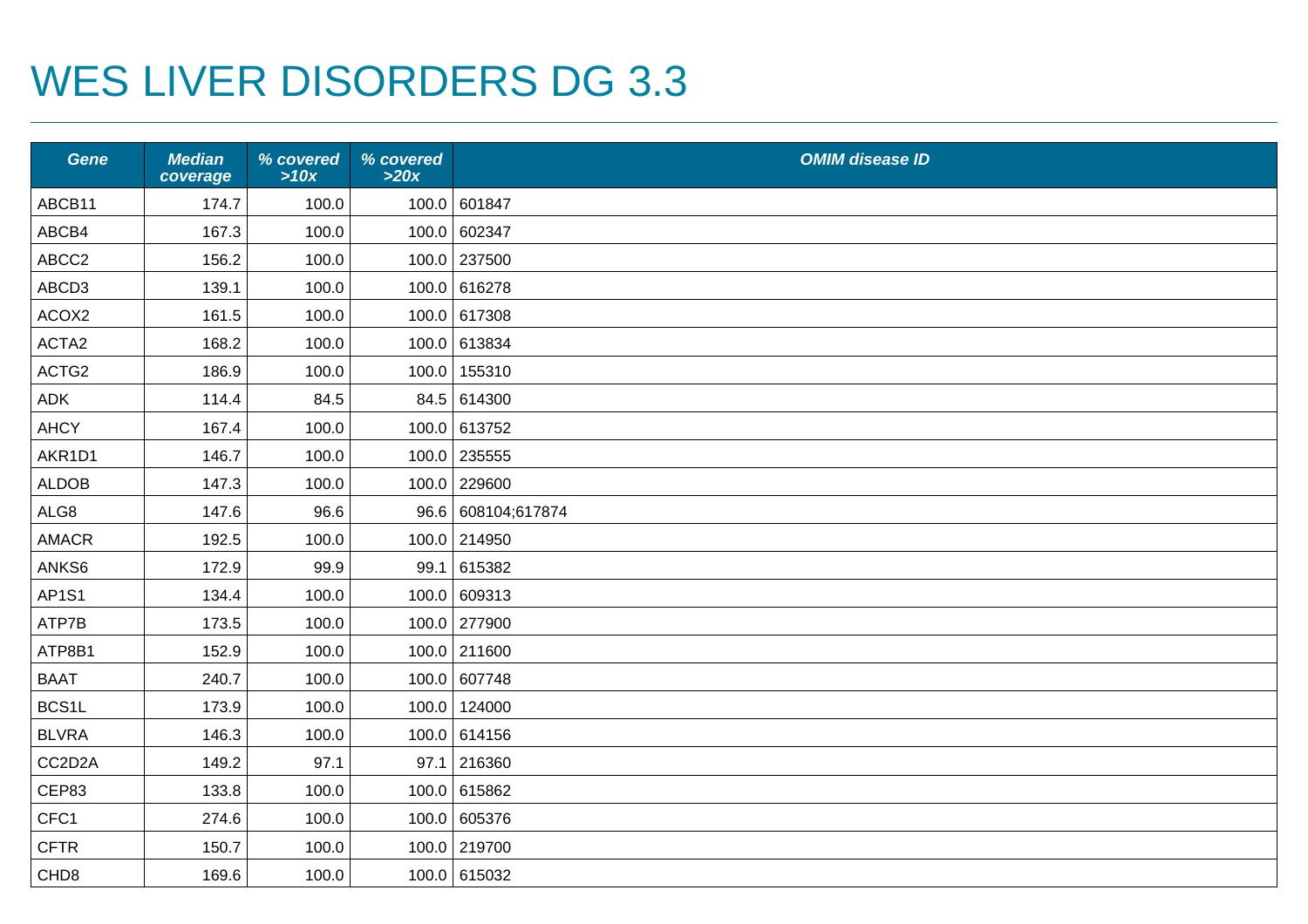| CHRM3        | 186.6 | 100.0 | 100.0 100100   |
|--------------|-------|-------|----------------|
| CHRNA3       | 183.7 | 100.0 | 100.0 191800   |
| CLDN1        | 173.7 | 100.0 | 100.0 607626   |
| <b>CLMP</b>  | 175.7 | 100.0 | 100.0 615237   |
| COG7         | 154.7 | 100.0 | 100.0 608779   |
| CYP27A1      | 173.9 | 100.0 | 100.0 213700   |
| CYP7B1       | 142.1 | 100.0 | 100.0 613812   |
| DCDC2        | 165.1 | 100.0 | 100.0 617394   |
| <b>DGUOK</b> | 144.7 | 100.0 | 100.0 251880   |
| DHCR7        | 173.2 | 100.0 | 100.0 270400   |
| DKC1         | 139.9 | 100.0 | 100.0 305000   |
| DNAJB11      | 138.2 | 100.0 | 100.0 618061   |
| <b>EDNRB</b> | 168.2 | 100.0 | 100.0 600501   |
| EPHX1        | 170.8 | 100.0 | 100.0 607748   |
| <b>ETFDH</b> | 148.8 | 100.0 | 100.0 231680   |
| <b>FAH</b>   | 144.4 | 100.0 | 100.0 276700   |
| <b>FECH</b>  | 155.0 | 100.0 | 100.0 177000   |
| <b>FH</b>    | 185.4 | 100.0 | 100.0 606812   |
| <b>FLNA</b>  | 204.7 | 100.0 | 100.0 300048   |
| <b>GALT</b>  | 171.0 | 100.0 | 100.0 230400   |
| GANAB        | 160.1 | 100.0 | 100.0 600666   |
| <b>GBA</b>   | 218.8 | 100.0 | 100.0 230800   |
| GBE1         | 152.1 | 100.0 | 100.0 232500   |
| <b>GDNF</b>  | 193.4 | 100.0 | 100.0 209880   |
| GFM1         | 149.0 | 100.0 | 100.0 609060   |
| GLI3         | 193.7 | 100.0 | 100.0 146510   |
| GLIS3        | 195.5 | 100.0 | 100.0 610199   |
| <b>HADHA</b> | 163.0 | 100.0 | 100.0   609016 |
| <b>HAMP</b>  | 158.4 | 100.0 | $100.0$ 613313 |
| <b>HFE</b>   | 176.9 | 100.0 | $100.0$ 235200 |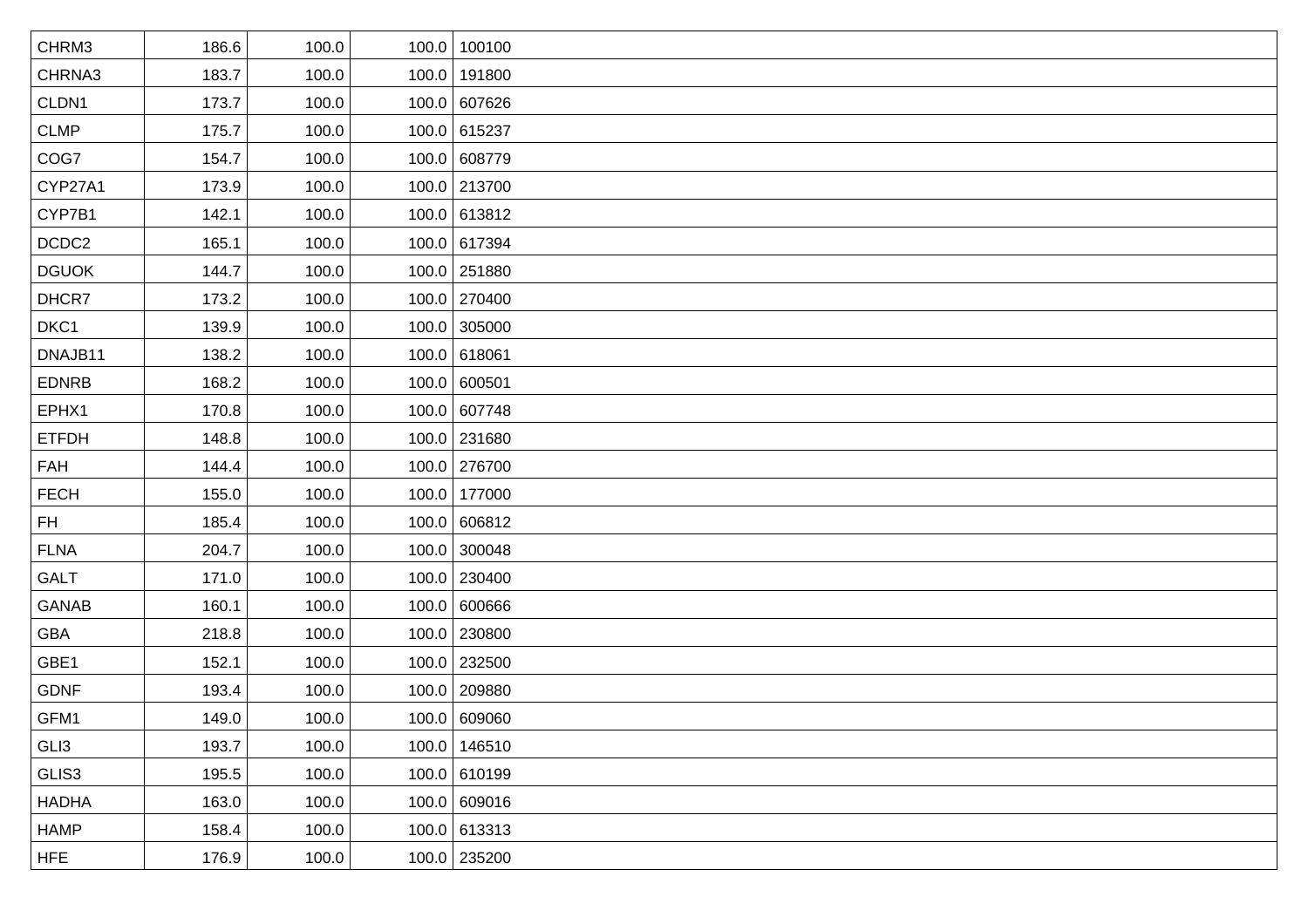| HNF1B              | 234.4 | 100.0 | 100.0 137920        |
|--------------------|-------|-------|---------------------|
| HSD17B4            | 133.6 | 96.6  | 96.6 261515         |
| HSD3B7             | 187.4 | 100.0 | 100.0 607765        |
| IARS1              | 145.1 | 100.0 | 100.0 617093        |
| <b>IFT140</b>      | 186.7 | 100.0 | 100.0 266920        |
| <b>IFT172</b>      | 154.8 | 100.0 | 100.0 615630        |
| IFT43              | 145.7 | 100.0 | 100.0 617866        |
| <b>INSR</b>        | 157.4 | 100.0 | 100.0 246200;609968 |
| <b>INVS</b>        | 168.3 | 100.0 | 100.0 602088        |
| JAG1               | 180.2 | 100.0 | 100.0 118450        |
| LARS1              | 147.7 | 100.0 | 100.0 615438        |
| LRP5               | 223.0 | 100.0 | 100.0 617875        |
| MARS1              | 161.5 | 100.0 | 100.0 615486        |
| MPV17              | 157.0 | 100.0 | 100.0 256810        |
| MTM1               | 145.2 | 100.0 | 100.0 310400        |
| MYO <sub>5</sub> B | 148.2 | 100.0 | 100.0 251850        |
| <b>NBAS</b>        | 161.1 | 100.0 | 100.0 616483        |
| NHP <sub>2</sub>   | 158.2 | 100.0 | 100.0 613987        |
| NOP <sub>10</sub>  | 150.8 | 100.0 | 100.0 224230        |
| NOTCH <sub>2</sub> | 247.6 | 100.0 | 100.0 610205        |
| NPC1               | 157.1 | 100.0 | 100.0 257220        |
| NPC <sub>2</sub>   | 143.9 | 100.0 | 100.0 607625        |
| NPHP3              | 147.4 | 100.0 | 100.0 208540        |
| NR1H4              | 162.2 | 100.0 | 100.0 617049        |
| PEX1               | 148.7 | 100.0 | 100.0 601539;214100 |
| PEX <sub>10</sub>  | 201.3 | 100.0 | 100.0 614870        |
| PEX <sub>12</sub>  | 159.1 | 100.0 | 100.0 614859        |
| PEX <sub>13</sub>  | 172.8 | 100.0 | 100.0 614883        |
| PEX14              | 167.4 | 100.0 | 100.0 614887        |
| PEX16              | 183.1 | 100.0 | 100.0 614876        |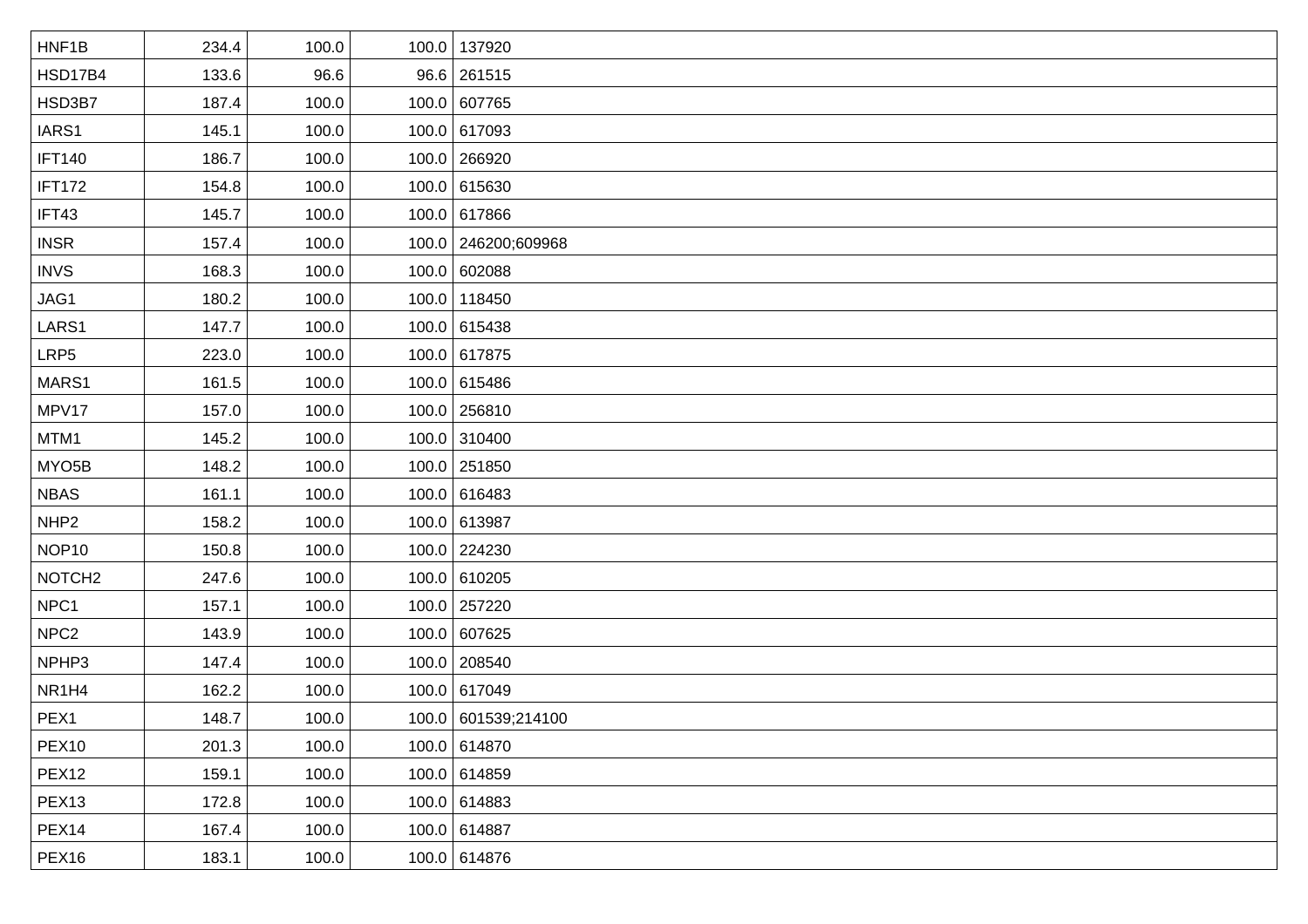| <b>PEX19</b>      | 152.9 | 100.0 |       | 100.0 614886            |
|-------------------|-------|-------|-------|-------------------------|
| PEX <sub>2</sub>  | 189.3 | 100.0 |       | 100.0 614866            |
| PEX26             | 158.3 | 100.0 |       | 100.0 614872            |
| PEX <sub>3</sub>  | 130.0 | 100.0 |       | 100.0 614882            |
| PEX <sub>5</sub>  | 170.9 | 100.0 |       | 100.0 214110            |
| PEX <sub>6</sub>  | 189.6 | 100.0 |       | 100.0 614862            |
| PEX7              | 137.2 | 91.3  |       | $91.3$ 215100           |
| PKD1              | 228.8 | 99.8  |       | 99.6 173900             |
| PKD <sub>2</sub>  | 158.5 | 100.0 |       | 100.0 613095            |
| PKHD1             | 170.4 | 100.0 |       | 100.0 263200            |
| <b>POLG</b>       | 180.5 | 100.0 |       | 100.0 203700            |
| <b>POMC</b>       | 199.9 | 100.0 |       | 100.0 609734            |
| <b>PRKCSH</b>     | 169.5 | 100.0 |       | 100.0 174050            |
| RAD <sub>21</sub> | 171.5 | 100.0 |       | 100.0 611376            |
| RFX6              | 154.6 | 100.0 |       | 100.0 615710            |
| RINT <sub>1</sub> | 154.1 | 100.0 | 100.0 |                         |
| RPGRIP1L          | 146.2 | 99.9  |       | $99.4$ 216360           |
| SC <sub>5</sub> D | 141.5 | 100.0 |       | 100.0 607330            |
| SCO <sub>1</sub>  | 196.9 | 100.0 |       | $100.0$ 220110          |
| SCYL1             | 170.8 | 100.0 |       | 100.0 No OMIM phenotype |
| SEC61B            | 170.5 | 100.0 |       | 100.0 617004            |
| SEC63             | 144.7 | 100.0 |       | 100.0 617004            |
| SERPINA1          | 245.5 | 100.0 |       | 100.0 613490            |
| SGO <sub>1</sub>  | 152.1 | 100.0 |       | 100.0 616201            |
| <b>SLC25A13</b>   | 152.7 | 100.0 |       | 100.0 605814            |
| <b>SLC40A1</b>    | 169.6 | 100.0 |       | 100.0 606069            |
| SMPD1             | 209.7 | 100.0 |       | 100.0 257200;607616     |
| STN <sub>1</sub>  | 141.9 | 100.0 |       | 100.0 617341            |
| TALDO1            | 160.4 | 100.0 |       | 100.0 606003            |
| <b>TERC</b>       |       |       |       | 127550                  |